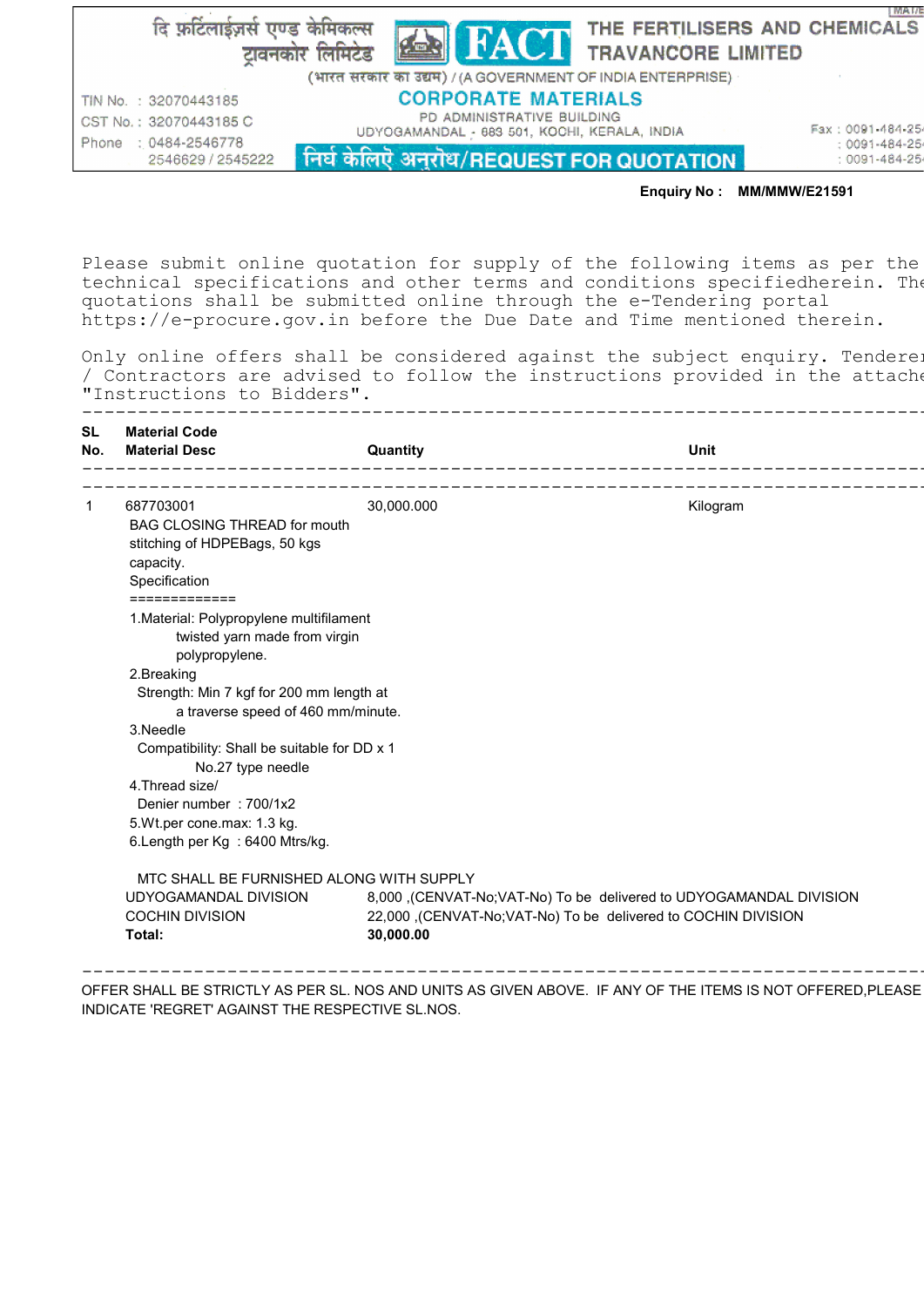1 )

Note:

- · Manufacturer's Materials Test Certificate in original shall be furnished along with each consignment
- Items should be packed in good condition to avoid damage during transit.
- Delivery Schedule : 3000kgs Bi-monthly

The following documents shall form Part A of the Bid:

- 1. Specifications of offered item
- 2. Proof of EMD remittance
- 3. Filled and signed check list for commercial terms and compliance statement

4. Signed copy of the tender documents including the RFQ document, Instructions to Bidders, Standard Terms and Conditions of Purchase, format for SDBG #for acceptance.

-----------------------------------------------------------------------------

- 5. Duly filled Prequalification Form and the supporting documents as proof
- 6. Filled Unpriced Bid without indicating the prices

The following documents shall form Part B of the Bid;

1. BoQ MOST IMPORTANT NOTES:

The bidders shall furnish the following along with the offers:

1. The GST registration Number and details of the bidder. In the case of Provisional ID, GST Registration Number shall be provided on receipt of the same.

- 2. Place of supply
- 3. Address of the supplier billing the item if it is different from 2 above
- 4. GST rates applicable for each item
- 5. HSN / SAC codes of each of the goods / services quoted

In case of unregistered supplier, a declaration to that effect with reason should be furnished.

Our GST ID in the state of Kerala is 32AAACT6204C1Z2.

The prices quoted shall be exclusive of GST. The supplier/contractor shall do the following:

- a) Submit GST compliant tax invoice to FACT along with supply.
- b) Shall ensure uploading the above invoice as per statute &
- c) File monthly returns in time enabling FACT to claim the input tax credit.

GST charged by the supplier/contractor shall be released separately to the supplier/contractor only after filing of (i) the outward supply details & the monthly return on GSTN portal by the supplier/contractor and (ii) on matching the input tax credit to such invoice with the corresponding details of outward supply of the supplier/contractor.

In case FACT incurs any liability (like interest, penalty etc.,) due to denial/reversal of such input tax credit in respect of the invoice submitted by the supplier/contractor, for the reasons attributable to the supplier/contractor, the same shall be recovered from the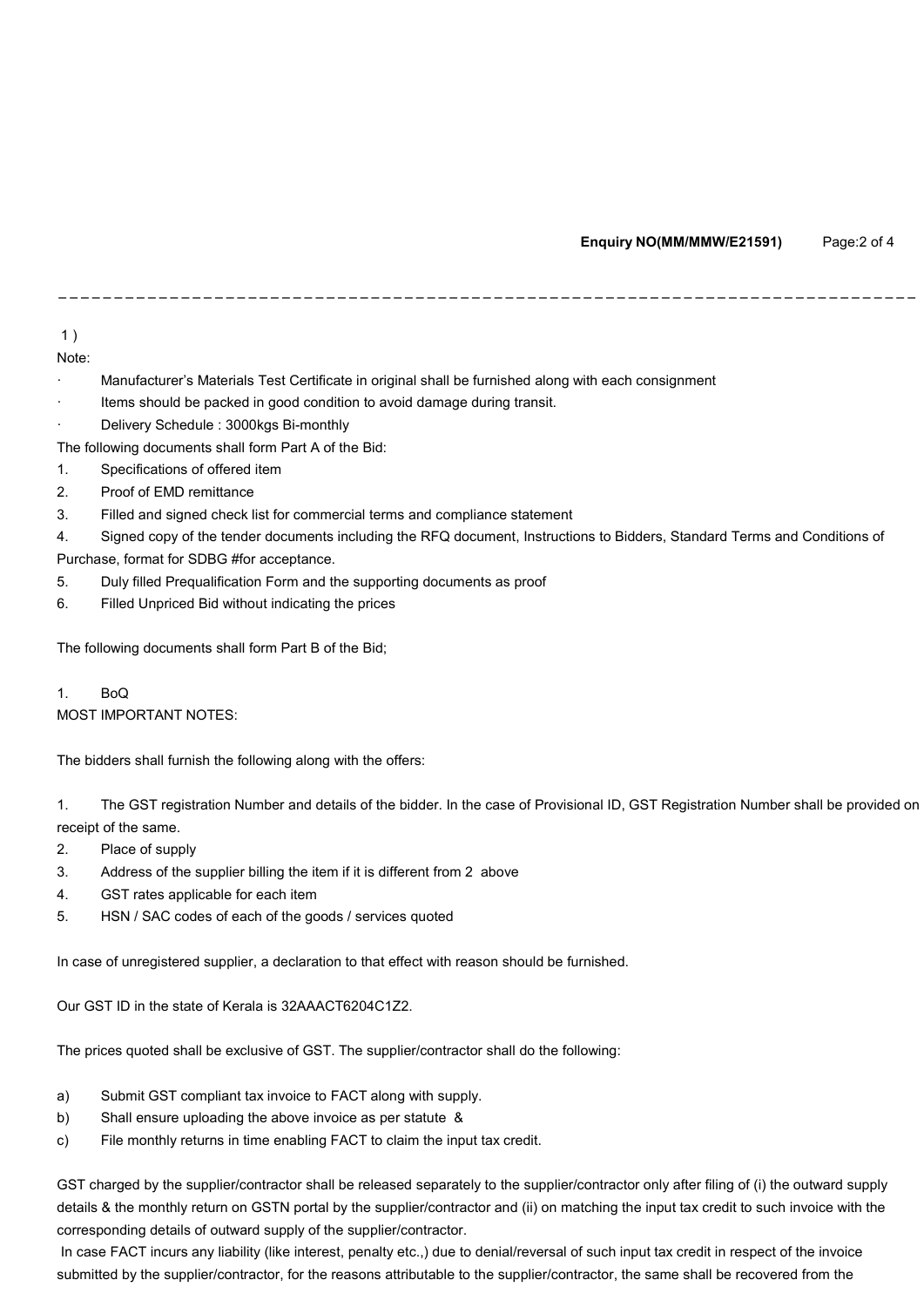### supplier/contractor

Further in case FACT is deprived of the input tax credit due to any reason attributable to the supplier/contractor, the same shall not be paid or recovered if already paid to the supplier/contractor.

# PLEASE CONFIRM THE FOLLOWING IN THE OFFER:

DELIVERY : Door delivery of items shall be made at FACT Stores of Udyogamandal Division at Udyogamandal and Cochin Division at Ambalamedu on staggered basis based on the delivery schedules forwarded by FACT.

PAYMENT TERM: 100% by RTGS within 30 days of receipt and acceptance of the materials at Stores.

Please furnish the following data along with a cancelled cheque, if not already done:

- (1) Bank Account No :
- (2) Type of A/c : SB/CC/CA
- (3) Name & Address of the Bank:
- (4) IFSC No:

LIQUIDATED DAMAGES: In case delivery is delayed beyond the date of delivery stipulated in the Order, LD @ 0.5% of the order value of items not delivered for every week or part thereof delay, limited to a maximum of 7.5% of the total order value will be deducted from the supplier's bill.

EARNEST MONEY DEPOSIT (EMD): EMD amount Rs.25,000/- shall be furnished through NEFT/RTGS to FACT a/c No. 57017844467 with the State Bank of India, Udyogamandal Branch, IFSC Code SBIN0070158, SWIFT SBININBBT19. A scanned copy of the Payment Receipt / UTR No. shall also be furnished along with bids. Bids without EMD or inadequate amount of EMD will be rejected. No interest shall be paid on the EMD.

SECURITY DEPOSIT (SD): Within fifteen days of receipt of letter/fax of intent, the Seller shall furnish interest free Security Deposit of @ 5% of the basic order value towards faithful performance of the contract, failing which the letter of intent/order is liable to be cancelled and EMD forfeited without notice and without prejudice to FACT's right to take other actions including claiming damages.

MICRO, SMALL OR MEDIUM ENTERPRISES: In case the bidder is registered as Micro, Small or Medium Enterprise under the 'Micro, Small and Medium Enterprises Development (MSMED) Act 2006', please indicate the relevant category in the offer and also specify whether the firm is owned by SC/ST Entrepreneurs, along with valid documentary evidence.

FRAUD PREVENTION POLICY: Bidders shall comply with Fraud Prevention Policy of FACT 2012 (FPPF 2012). The said Policy is available in FACT Website www.fact.co.in

All other terms and conditions as per the Standard Terms and Conditions of Purchase Encl.

- 1. Prequalification Criteria
- 2. Instructions to Bidders (ITB e-Tenders)
- 3. Standard Terms and Conditions
- 4. Checklist for Commercial terms and Compliance form
- 5. Format for SDBG
- 6. Unpriced Bid
- 7. Price Bid (BOQ)